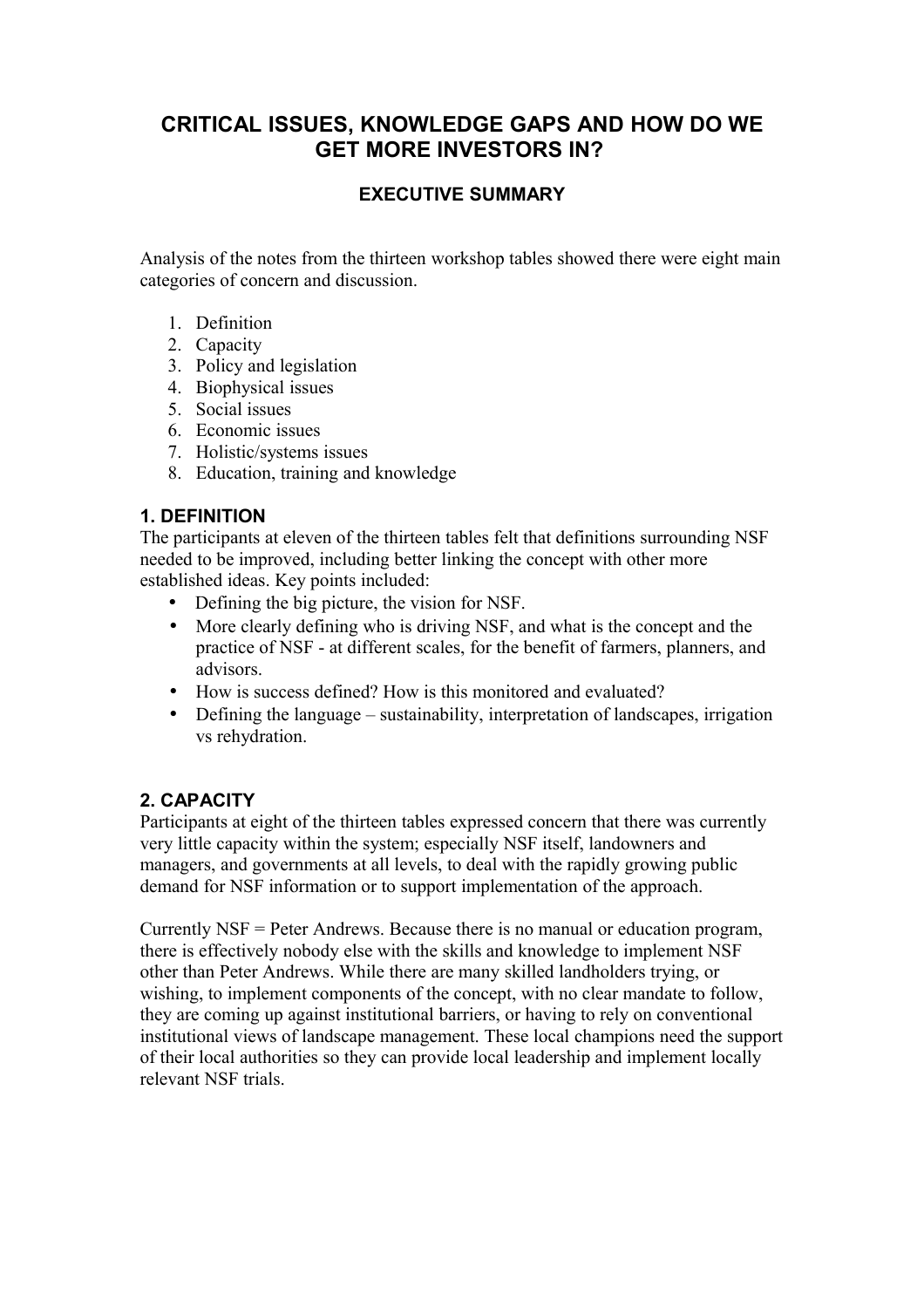## **3. POLICY AND LEGISLATION**

Participants at ten of the thirteen tables saw current government policy and legislative constraints as critical impediments to the broader adoption of NSF. Some tables saw these issues as a much bigger impediment to adoption than the lack of scientific research.

#### *Issues:*

- Policy and regulatory impediments and their review to enable NSF implementation.
- Licencing of NSF, property and water rights even mortgage law as it relates to agricultural land.
- Greater coordination, integration and institutional support for NSF.

There was a strong thread amongst the tables that suggested that the many regulatory barriers should be lifted in some way so that more trials could be set up across the country. This would require greater coordination of effort amongst the responsible agencies in identifying and addressing these impediments.

## **4. BIOPHYSICAL ISSUES**

A broad range of biophysical issues and questions were raised across all the tables. The most popular issues for discussion were those relating to hydrology and water quality. Interestingly the issue of weeds did not receive a great deal of discussion. Biophysical issues discussed included:

- Hydrology and water quality
- Soil health
- Animals
- Plants (inc.weeds)
- Engineering
- Biodiversity
- Reading the landscape and landscape function
- Extreme events
- Nutrient cycling
- Climate

Ultimately NSF raises many biophysical questions, giving huge scope for research in this area. The issue was raised that lack of full knowledge of biophysical effects, should not be an impediment to the broader adoption of NSF. Research can occur concurrently with the further establishment of demonstrations. This would require coordination with research institutions and public authorities, and most importantly should involve communication with the local communities.

Two key questions worth noting were:

- What are the downstream effects on water availability?
- What are the effects on the water cycle and its interaction with vegetation?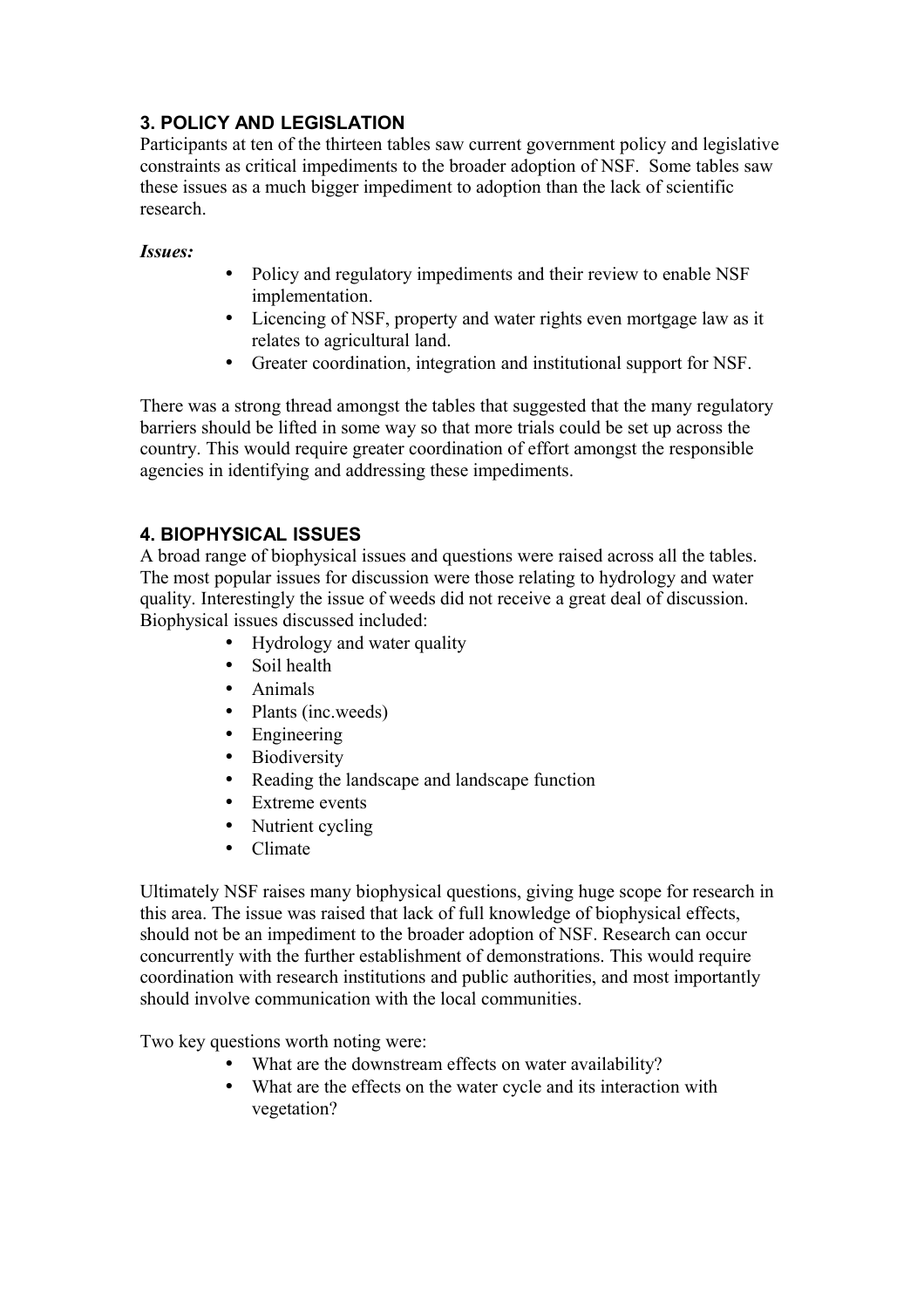## **5. SOCIAL ISSUES**

Social issues are about human relationships. In the case of NSF those relationships occur at the person-to-person level through to the cross-institutional and intergovernment level. Two key points were:

- Trust and respect between ALL stakeholders (13)
- Critical issue: how to broaden the debate, make the issue and approach participatory – e.g. indigenous, local knowledge along side science. (8)

Nine of the thirteen tables had a concern for the social issues that currently surround NSF. Some of the issues raised would be also critical for consideration when implementing the approach more broadly.

The social issues could be broken into three sub-categories; community, public and institutional. Community ownership of NSF demonstrations was seen as an important goal, given the concerns for broader impacts. Scientists should also try and work closely with communities when studying NSF demonstrations.

The urban/rural divide issue was raised. It was noted that a significant cultural change was required in how we viewed the landscape and how those that were seeking to manage it well should be recognised and supported by the broader public.

### **6. ECONOMIC ISSUES**

The economics of NSF was hotly discussed. 11 of the 13 tables discussed economic issues and knowledge gaps. Topics included:

- *Investment frameworks* How should NSF be funded? What should be the balance between public and private investment? Should NSF be funded by grants, loans or both? Should funding be tied to on-farm performance measures?
- *On-farm productivity and costs* What is the balance between productivity gains and the cost of implementing and managing NSF?
- *Recompense to Peter Andrews* What is fair compensation for the time, resources and sacrifices Peter Andrews has put in to make these issues public?
- *Taxation* how can the taxation system provide extra incentives to implement NSF?
- *Ecosystem services*  Economic incentives for clear public benefit environmental management; e.g. water quality improvement, biodiversity enhancement, carbon capture.
- *Landuse* What range of land uses and enterprises is NSF applicable to?

### **7. SYSTEMS/HOLISTIC**

NSF argues its is systems level approach to landscape planning and management. Overwhelmingly, discussion focused on systems issues. Every table made some comment about the systems nature of NSF or raised system level concerns such as downstream effects. 10 of the tables specifically referred to the need to consider environmental, social and economic issues when doing monitoring and evaluation of NSF.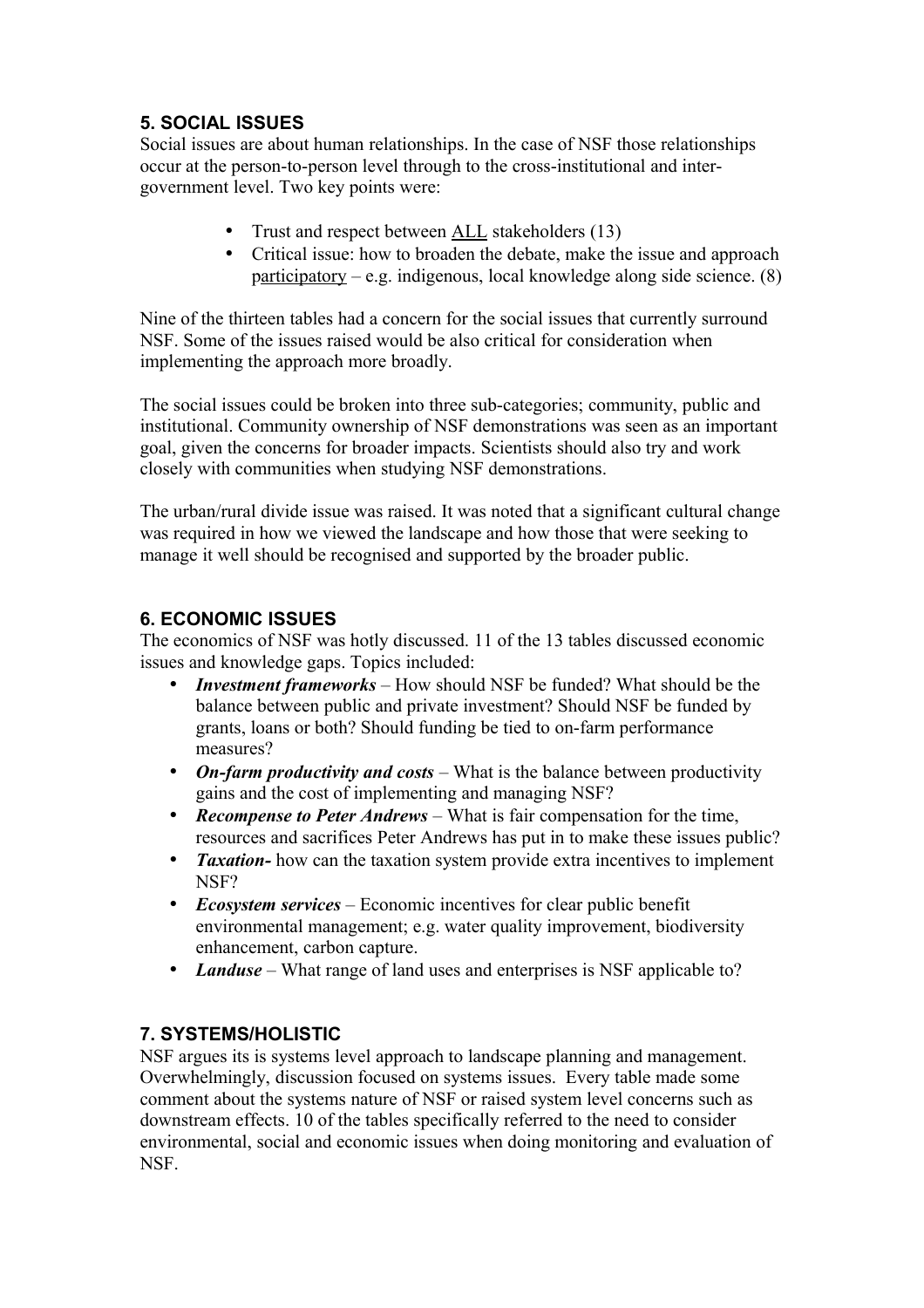While the term NSF implies farming, the approach focuses more so on the functioning of the landscape or the watershed, than on farming per se. It is argued that the principles of NSF can be applied to any land use or combinations of land uses within a watershed.

By the same token, holistic thinking considers environmental, social and economic issues as inseparable. Does NSF stack up on these three counts?

The systems level issues raised at each table can be broken into seven subcategories as follows:

- *Watersheds* What are the broader catchment effects of NSF? What is the role of water in the functioning of the landscape?
- *Monitoring and evaluation* should consider environmental, economic and social issues.
- *Whole farm/landscape planning,* NSF should integrate with.
- *Transferability* How applicable is NSF to landscapes beyond Tarwyn Park?
- *Risks* need to clearly identify risks.
- *Sustainability*
- *Public v private costs and benefits*

One point stands alone:

• Don't get too complex (3)

### **8. EDUCATION, TRAINING AND KNOWLEDGE**

Twelve of the thirteen tables discussed issues specifically relating education, training and knowledge sharing.

#### *Packaging the approach and targeting the message*

There was strong agreement that NSF needed to be better packaged and targeted.

#### *Training and accreditation*

The need for a multi-pronged accredited training package resonated.

#### *Influencing politicians*

One table felt it was important to influence and educate politicians.

#### *Demonstration sites*

Nine tables discussed the potential for the set up of well-monitored, locally relevant and multi-property demonstration sites across a wide variety of landscapes.

#### *Best practice*

Seven tables felt that NSF should be incorporated into best practice discussions and publications.

#### *Institutional arrangements*

The idea of a CRC for NSF or an NSF Foundation was raised.